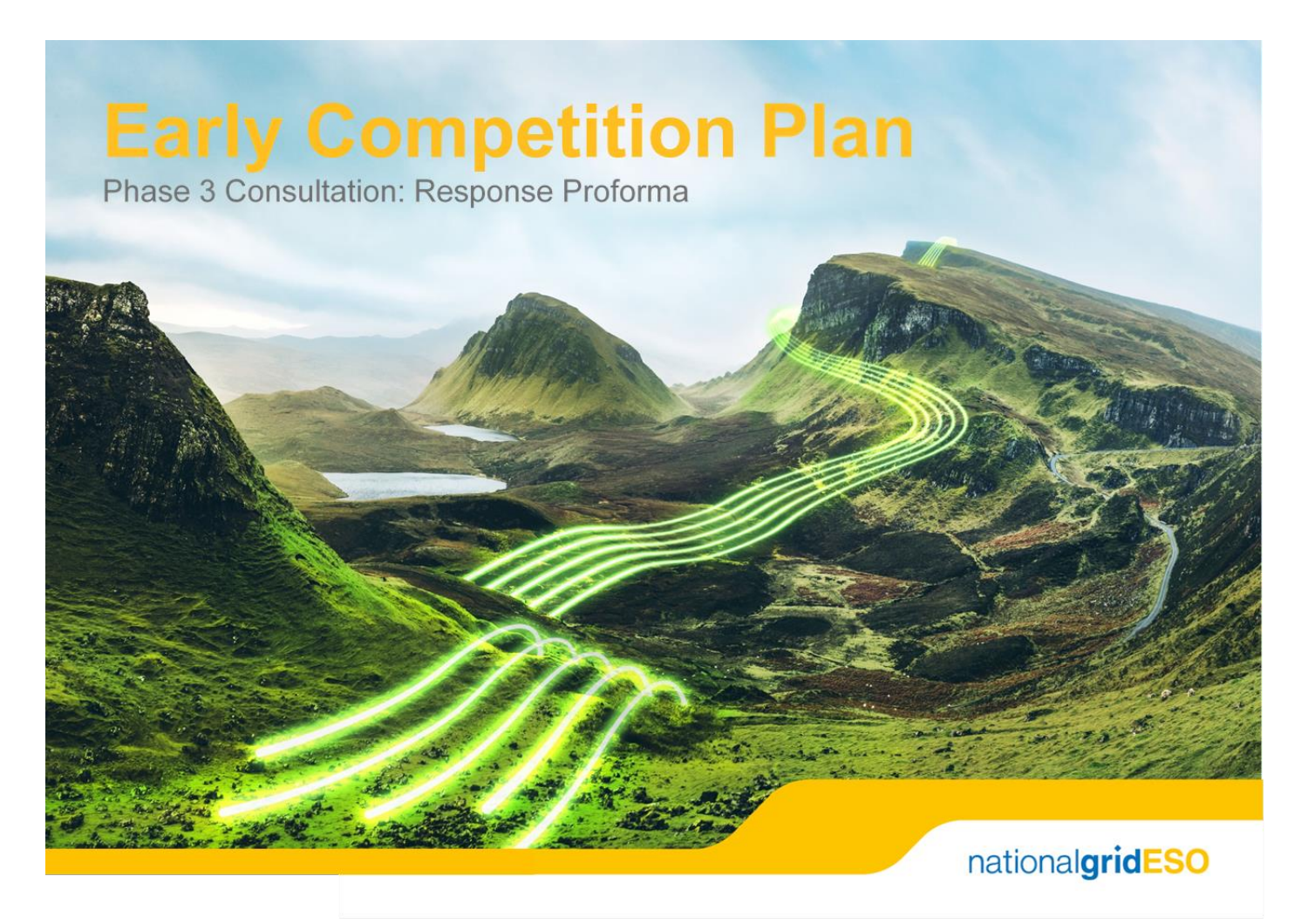# **Response Proforma**

As set out in the Consultation Summary, you can respond to our consultation in a number of ways. Below is a proforma that could be used, summarising the questions highlighted in our consultation. Completed proformas should be sent, by the closing date, to **box.earlycompetition@nationalgrideso.com**

Name of organisation: Centrica

Sector: Energy Supply

Contact name: Andy Manning

Contact email: Andy.Manning2@centrica.com

Status of response: Public

#### **Chapter 2: Roles and Responsibilities**

| <b>Question</b>                                                                                                                     | Yes/No             | <b>Response</b>                  |
|-------------------------------------------------------------------------------------------------------------------------------------|--------------------|----------------------------------|
|                                                                                                                                     | (if applicable)    |                                  |
| 1. Do you agree with the activities<br>of the Approver we are proposing?<br>Please tell us why.                                     | Choose an<br>item. | Click or tap here to enter text. |
| 2. What do you think the checks,<br>that make up the other activities,<br>should look like? Should they be a<br>formalised process? | Choose an<br>item. | Click or tap here to enter text. |
| 3. Who do you think is the most<br>appropriate party or parties to<br>perform the Procurement Body<br>role?                         | Choose an<br>item. | Click or tap here to enter text. |
| 4. Taking into consideration the role<br>of the Approver, do you think an                                                           | Choose an<br>item. | Click or tap here to enter text. |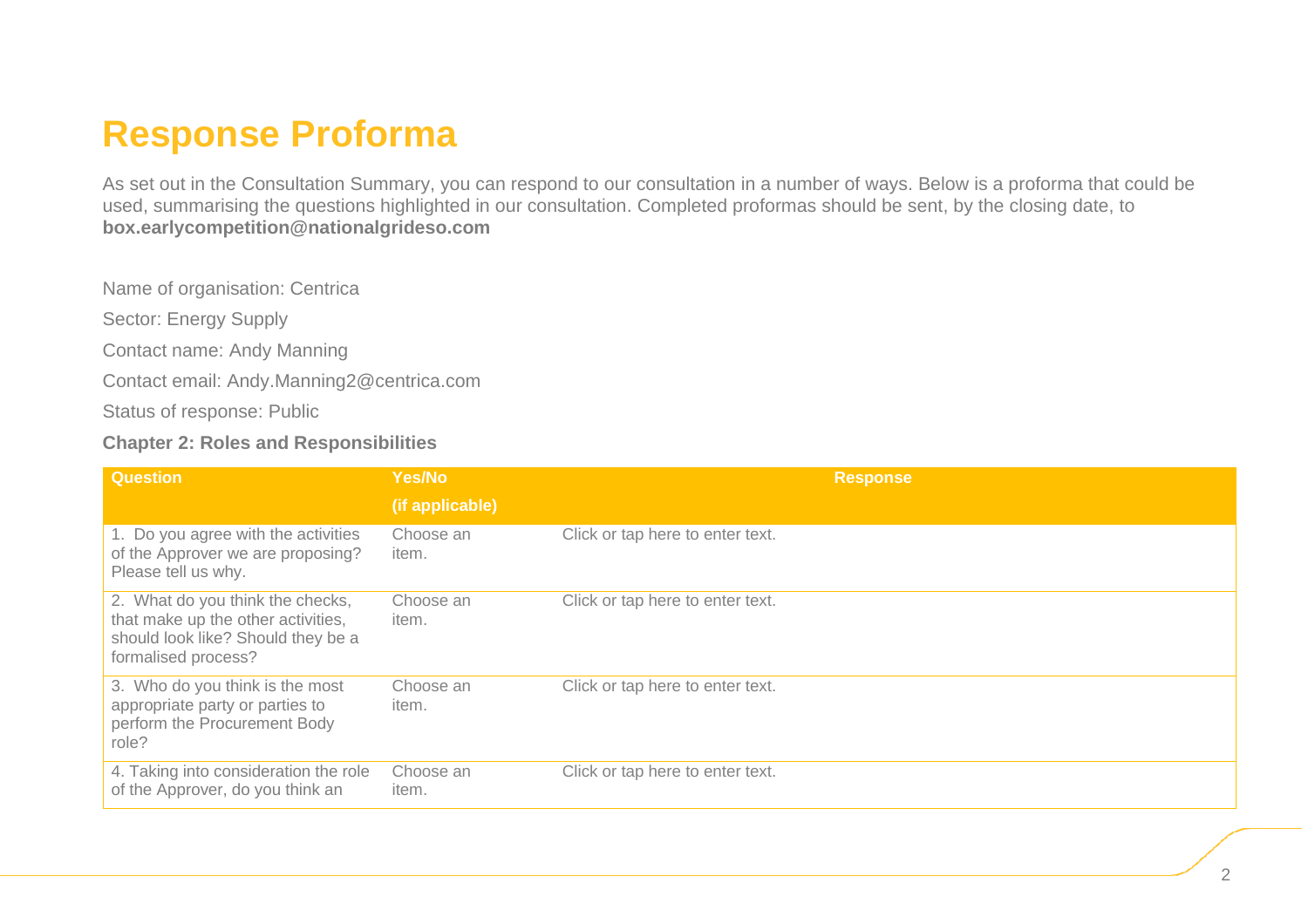| Independent Assurance activity is<br>needed?                                                                                                                                                                                                                         |                    |                                  |
|----------------------------------------------------------------------------------------------------------------------------------------------------------------------------------------------------------------------------------------------------------------------|--------------------|----------------------------------|
| 5. Do you agree with our position on<br>the Contract Counterparty role?<br>Please tell us why.                                                                                                                                                                       | Choose an<br>item. | Click or tap here to enter text. |
| 6. Do you agree with our position on<br>the Payment Counterparty role?<br>Please tell us why.                                                                                                                                                                        | Choose an<br>item. | Click or tap here to enter text. |
| 7. Do you agree with our proposed<br>approach to conflict mitigation?                                                                                                                                                                                                | Choose an<br>item. | Click or tap here to enter text. |
| 8. Do you agree with the key<br>differences between early<br>competition and these case<br>studies? And do you agree that the<br>key differences would limit the<br>lessons that can be learnt for the<br>purposes of developing the model<br>for early competition? | Choose an<br>item. | Click or tap here to enter text. |

# **Chapter 3: Identifying Projects**

| <b>Question</b>                                                                                                                                                       | <b>Yes/No</b>      | <b>Response</b>                  |
|-----------------------------------------------------------------------------------------------------------------------------------------------------------------------|--------------------|----------------------------------|
|                                                                                                                                                                       | (if applicable)    |                                  |
| 1. Do you agree that only competing<br>projects that appear in at least two<br>FES scenarios will provide sufficient<br>confidence that the project will go<br>ahead? | Choose an<br>item. | Click or tap here to enter text. |
| 2. Do you agree with our proposed<br>approaches for different drivers of<br>network investment? Are there ways<br>single party connections could be                   | Choose an<br>item. | Click or tap here to enter text. |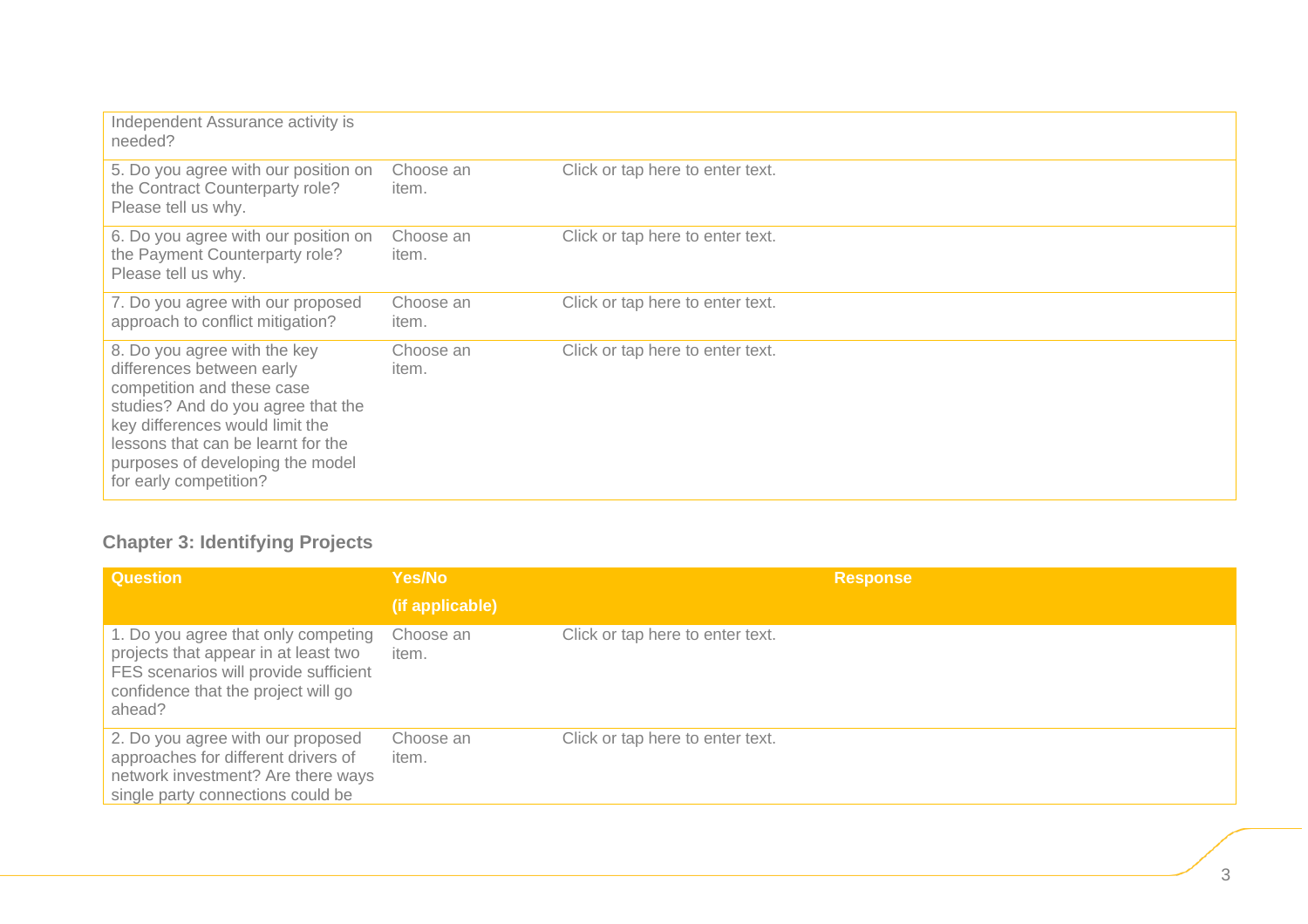| identified as having sufficient<br>certainty to compete?                                                                                                         |                    |                                  |
|------------------------------------------------------------------------------------------------------------------------------------------------------------------|--------------------|----------------------------------|
| 3. Do you agree that continuing to<br>develop the Interested Persons<br>Options process is the best way to<br>engage stakeholders in initial<br>solution design? | Choose an<br>item. | Click or tap here to enter text. |

#### **Chapter 4: Commercial Model**

| <b>Question</b>                                                                                                                                                                    | Yes/No             | <b>Response</b>                  |
|------------------------------------------------------------------------------------------------------------------------------------------------------------------------------------|--------------------|----------------------------------|
|                                                                                                                                                                                    | (if applicable)    |                                  |
| 1. Do you agree with the partial<br>indexation of the TRS and the<br>adoption of CPIH as the index?<br>Why?                                                                        | Choose an<br>item. | Click or tap here to enter text. |
| 2. Which of the options for<br>extending the revenue period do<br>you think are most appropriate?<br>Why?                                                                          | Choose an<br>item. | Click or tap here to enter text. |
| 3. Do you agree with the preferred<br>option of a fixed payment to the<br>successful bidder upon the delivery<br>of key milestones during the<br>preliminary works period? Why?    | Choose an<br>item. | Click or tap here to enter text. |
| 4. Do you agree with our revised<br>views and preferences in respect of<br>the Post Preliminary Works Cost<br>Assessment, Performance Bond<br>and Income Adjusting Events?<br>Why? | Choose an<br>item. | Click or tap here to enter text. |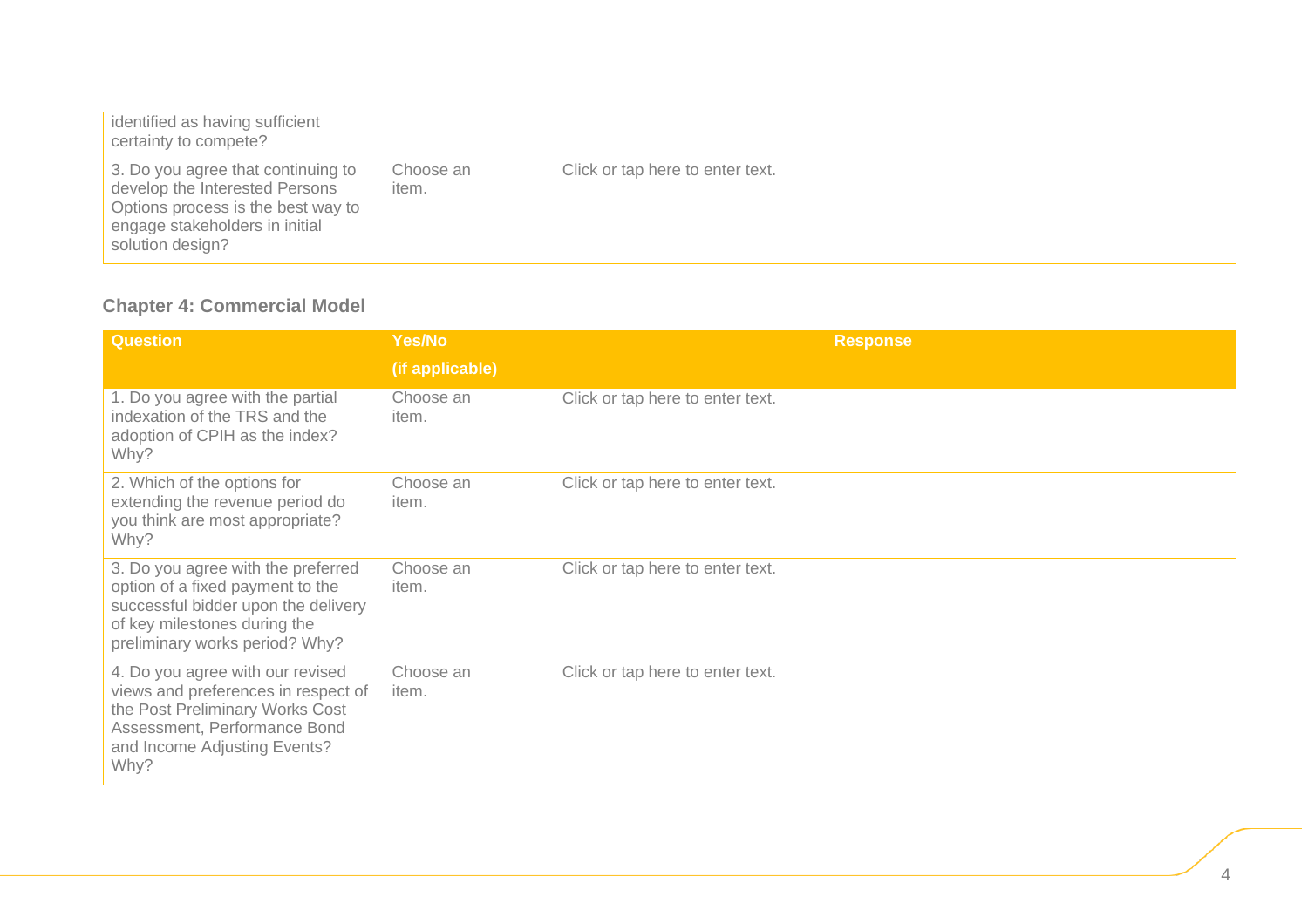| 5. Do you agree with our preferred<br>option regarding margins and<br>overheads? Why?                                                         | Choose an<br>item. | Click or tap here to enter text. |
|-----------------------------------------------------------------------------------------------------------------------------------------------|--------------------|----------------------------------|
| 6. Are there any additional<br>measures a Procurement Body<br>could take to further drive value for<br>consumers in securing debt<br>finance? | Choose an<br>item. | Click or tap here to enter text. |
| 7. Do you agree with our current<br>preferred option with regards to<br>equity? Why?                                                          | Choose an<br>item. | Click or tap here to enter text. |
| 8. Do you agree with our views on<br>indexation? Why?                                                                                         | Choose an<br>item. | Click or tap here to enter text. |
| 9. Do you agree with our updated<br>views on licence/contract and<br>industry codes? Why?                                                     | Choose an<br>item. | Click or tap here to enter text. |
| 10. Do you agree with our views on<br>need change or disappearance?<br>Why?                                                                   | Choose an<br>item. | Click or tap here to enter text. |
| 11. Do you agree with our views<br>and preference in respect of the<br>'provider of last resort'<br>arrangements? Why?                        | Choose an<br>item. | Click or tap here to enter text. |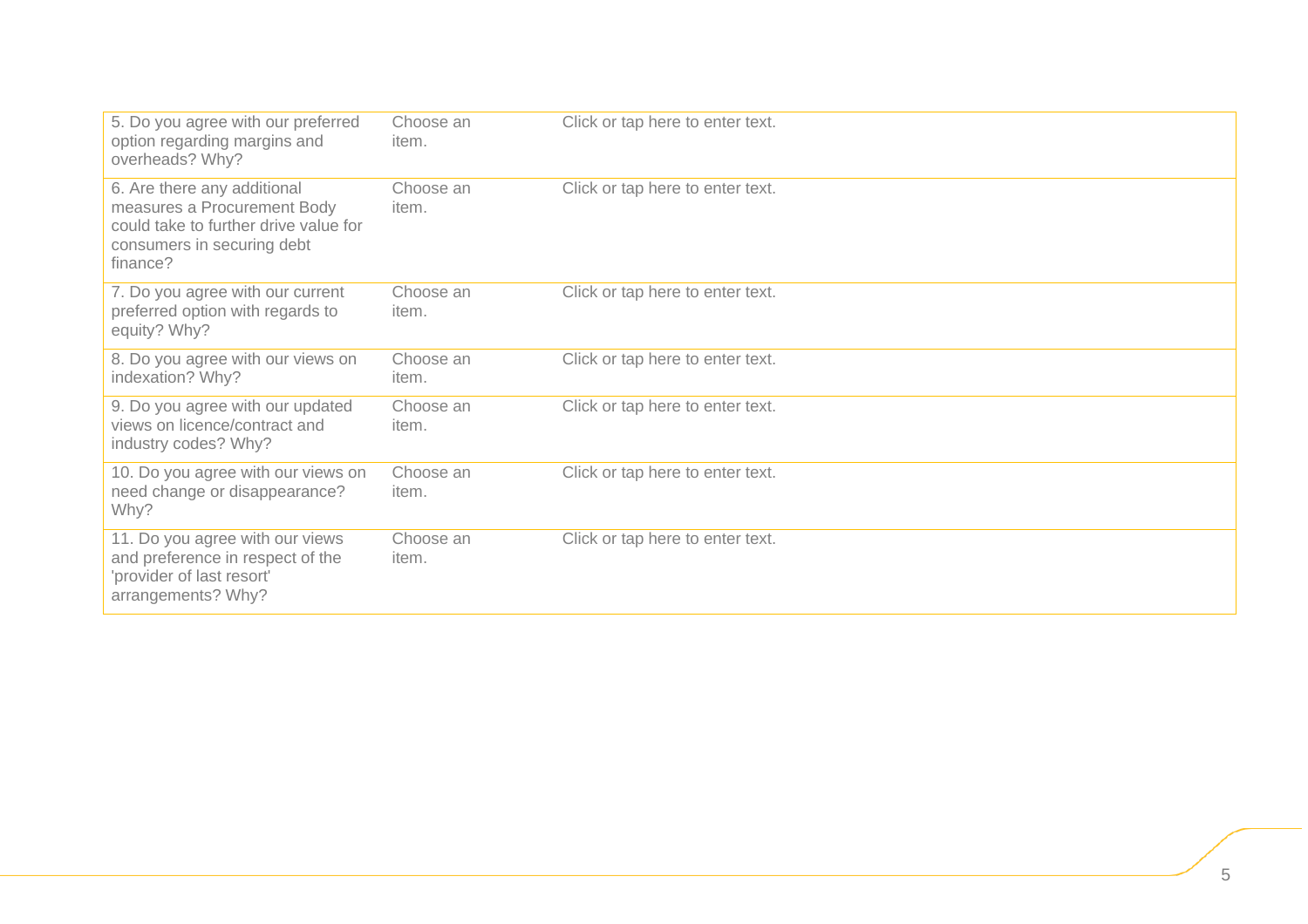### **Chapter 5: End to End process for early competition**

| <b>Question</b>                                                                                                                                                                   | Yes/No             | <b>Response</b>                  |
|-----------------------------------------------------------------------------------------------------------------------------------------------------------------------------------|--------------------|----------------------------------|
|                                                                                                                                                                                   | (if applicable)    |                                  |
| 1. Do you agree with our preferred<br>position on pre-tender activities?<br>Please explain your answer.                                                                           | Choose an<br>item. | Click or tap here to enter text. |
| 2. Do you agree with our preferred<br>position on impact studies?                                                                                                                 | Choose an<br>item. | Click or tap here to enter text. |
| 3. Is there anything in our approach<br>to sharing network information that<br>you believe is unworkable? If yes,<br>please provide details?                                      | Choose an<br>item. | Click or tap here to enter text. |
| 4. Do you agree that individual pre-<br>submission reviews should not be<br>offered to bidders during the tender<br>process if the clarification question<br>process is in place? | Choose an<br>item. | Click or tap here to enter text. |
| 5. Do you agree with our preferred<br>position on the Pre-Qualification<br>assessment and process? Please<br>explain your answer.                                                 | Choose an<br>item. | Click or tap here to enter text. |
| 6. Do you agree with our preferred<br>position on Invitation to Tender<br>stage 1 assessment and process?<br>Please explain your answer.                                          | Choose an<br>item. | Click or tap here to enter text. |
| 7. Do you agree with our preferred<br>position on Invitation to Tender<br>stage 2 assessment and process?<br>Please explain your answer.                                          | Choose an<br>item. | Click or tap here to enter text. |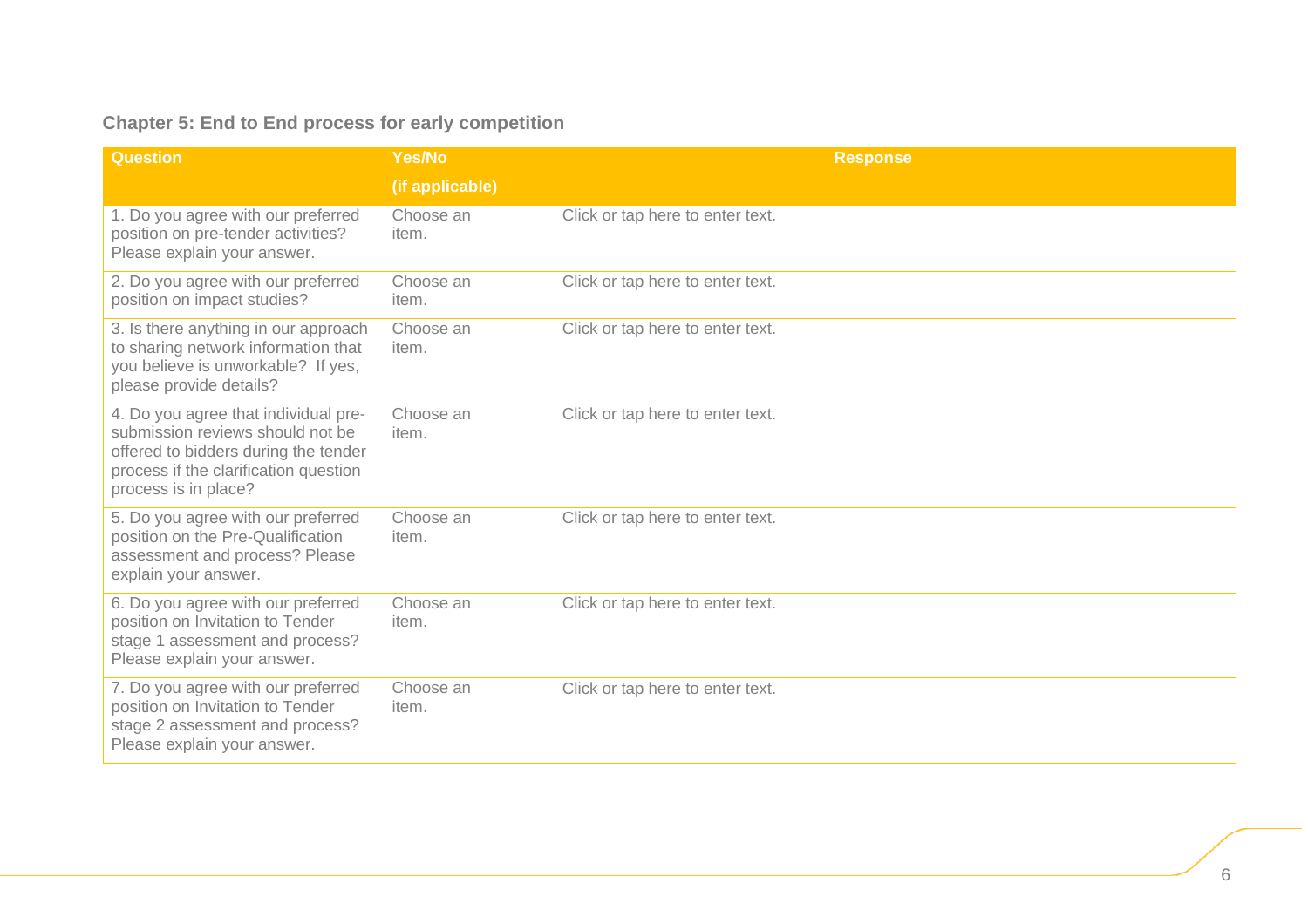| 8. Do you agree with our updated<br>views in respect of late project<br>delivery? Why?                                                                      | Choose an<br>item. | Click or tap here to enter text. |
|-------------------------------------------------------------------------------------------------------------------------------------------------------------|--------------------|----------------------------------|
| 9. Do you agree with our updated<br>views on the preliminary works /<br>solution delivery incentive regime<br>being proposed for early<br>competition? Why? | Choose an<br>item. | Click or tap here to enter text. |
| 10. Do you agree with our updated<br>views on the operational incentive<br>regime being proposed for early<br>competition? Why?                             | Choose an<br>item. | Click or tap here to enter text. |
| 11. Do you agree with our revised<br>views and amended preference in<br>respect of decommissioning<br>securities? Why?                                      | Choose an<br>item. | Click or tap here to enter text. |

#### **Chapter 6: Implementation**

| <b>Question</b>                                                                                                                       | Yes/No             | <b>Response</b>                  |
|---------------------------------------------------------------------------------------------------------------------------------------|--------------------|----------------------------------|
|                                                                                                                                       | (if applicable)    |                                  |
| 1. Do you think Table 1 is a<br>comprehensive list of high-level<br>implementation plan activities? If<br>not, what has been omitted? | Choose an<br>item. | Click or tap here to enter text. |
| 2. Do you agree with our proposed<br>timing and sequencing for<br>implementation plan activities? If<br>not, what would you change?   | Choose an<br>item. | Click or tap here to enter text. |
| 3. Do you agree with the 'potentially<br>advanceable' implementation plan                                                             | Choose an<br>item. | Click or tap here to enter text. |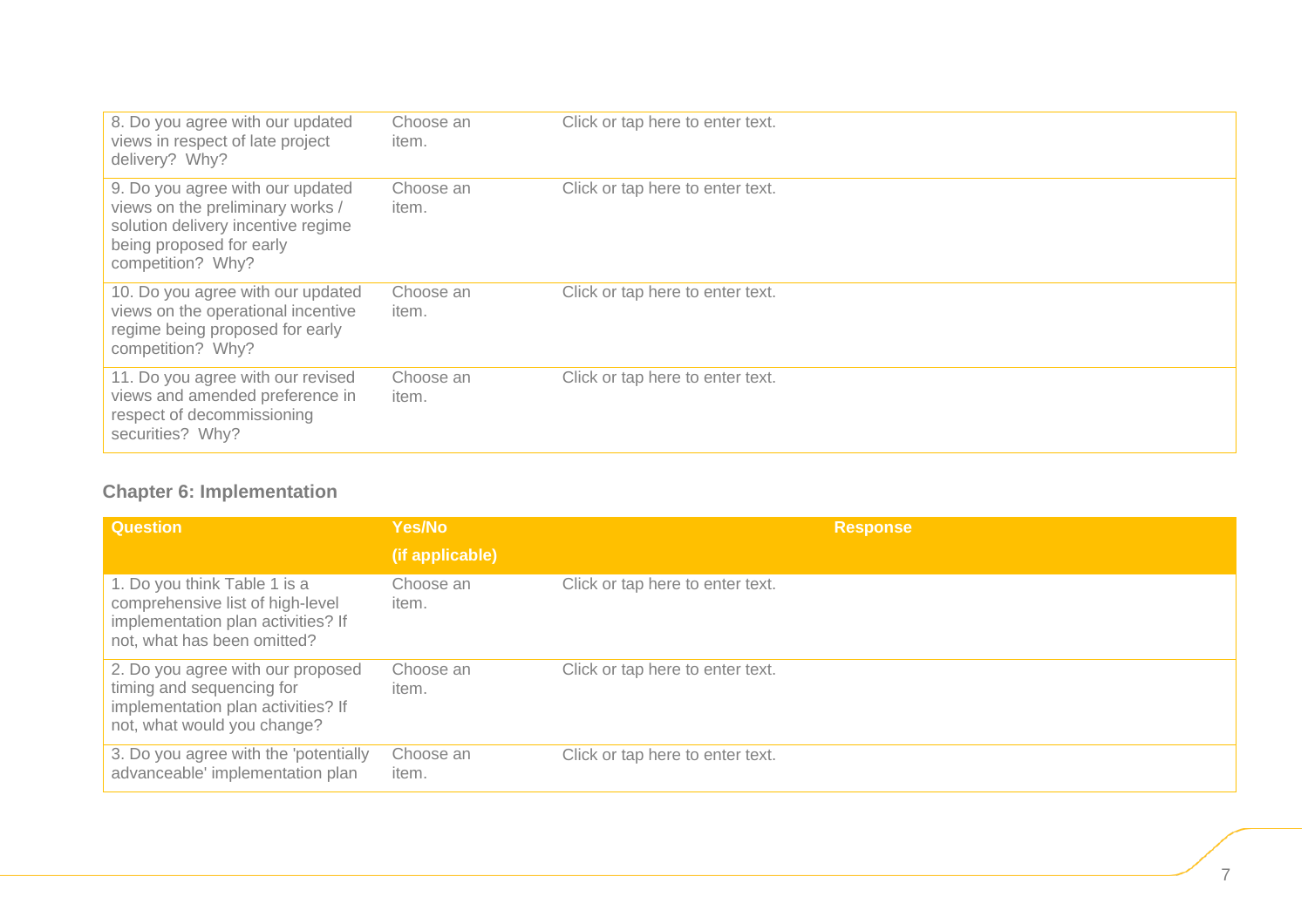| activities? If not, what would you<br>change?                                                          |                    |                                  |
|--------------------------------------------------------------------------------------------------------|--------------------|----------------------------------|
| 4. Do you agree with our views on<br>early competition prior to early<br>competition legislation? Why? | Choose an<br>item. | Click or tap here to enter text. |

# **Chapter 7: Early competition and Distribution**

| <b>Question</b>                                                                                                                                                                                                                                   | Yes/No             | <b>Response</b>                                                                                                                                                                                                                                                                                                                                                                                                                                                                                                                                                           |
|---------------------------------------------------------------------------------------------------------------------------------------------------------------------------------------------------------------------------------------------------|--------------------|---------------------------------------------------------------------------------------------------------------------------------------------------------------------------------------------------------------------------------------------------------------------------------------------------------------------------------------------------------------------------------------------------------------------------------------------------------------------------------------------------------------------------------------------------------------------------|
|                                                                                                                                                                                                                                                   | (if applicable)    |                                                                                                                                                                                                                                                                                                                                                                                                                                                                                                                                                                           |
| 1. Is there any issue with the high-<br>level early competition process<br>being developed that means it could<br>not be used for distribution sector<br>needs? If yes, please specify the<br>issue(s) and why they make the<br>process unusable. | <b>No</b>          | The high level early competition process being developed for the transmission<br>level appears broadly appropriate for the distribution level. We recommend<br>improvements below.                                                                                                                                                                                                                                                                                                                                                                                        |
| 2. Which party is best placed to<br>perform each of the key roles at<br>distribution level? Where a third<br>party is chosen please specify who<br>you think this could be and why?                                                               | Choose an<br>item. | The ESO should reconsider its proposals for parties that should be considered for<br>delivering certain roles.<br>We recognise Ofgem's 'Review of GB energy system operation' and the 'RIIO-ED2 Methodology<br>Decision' were published after the consultation was drafted and, therefore, the ESO would not<br>have been able to reflect either in the consultation. It is necessary the ESO reconsiders its<br>proposals for the Early Competition Plan in relation to some roles at the distribution level, to<br>reflect the findings of the review and the Decision. |
|                                                                                                                                                                                                                                                   |                    | Ofgem identified features of the current arrangements, such as the potential asset ownership<br>conflicts of interest, which could result in possible biases in competitive procurement and<br>network development. The potential asset ownership conflicts of interest could act as barriers<br>to the System Operators (SOs) taking on and performing the Net Zero system roles effectively.<br>Ofgem concluded those features would appear to constrain the ability of the SOs to perform                                                                              |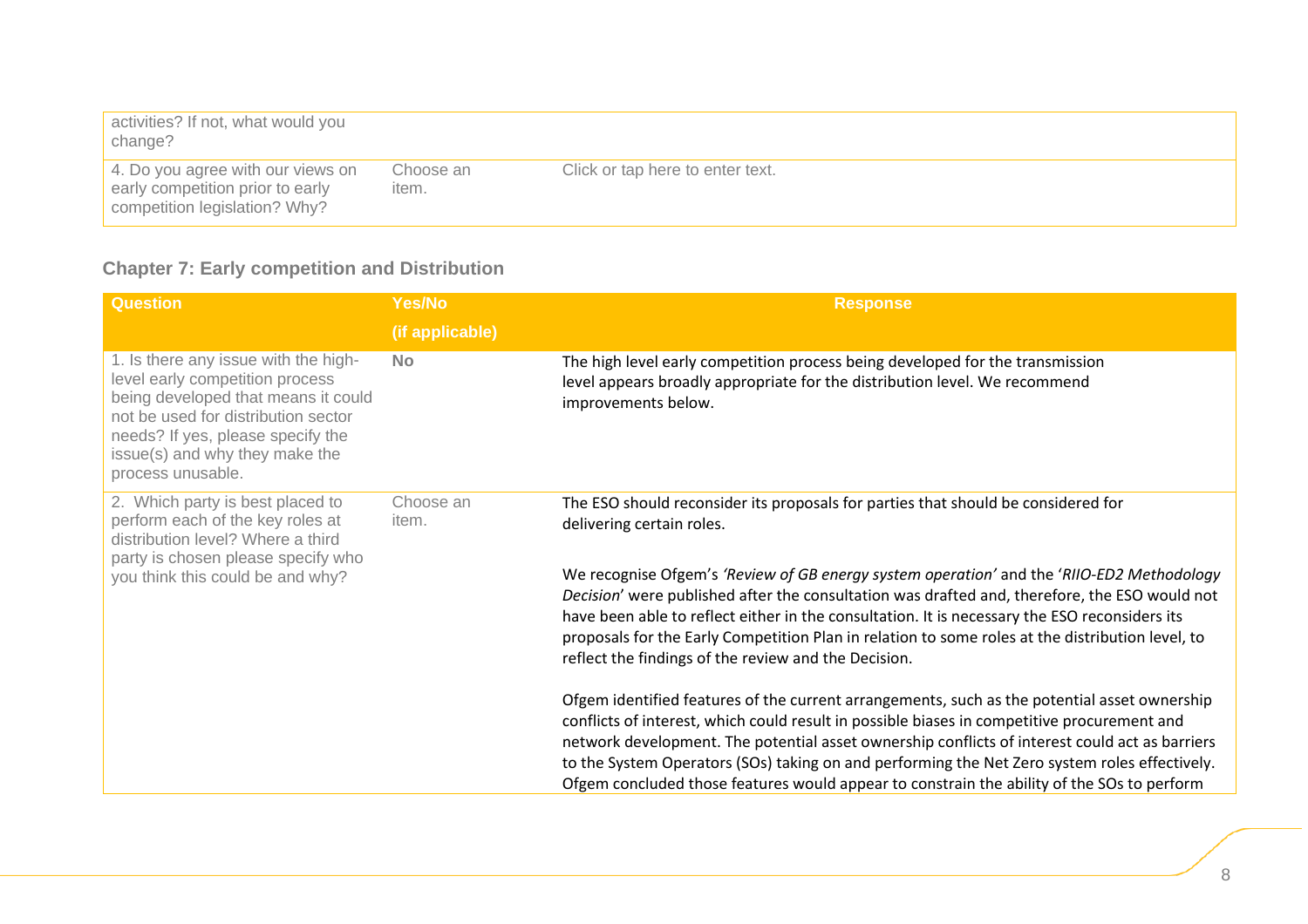the Net Zero system roles and functions effectively and creates possible bias in competitive procurement. Ofgem recommended changes including that the electricity SO should be made fully independent from the transmission network owner and should assume a more active role in designing and planning the future energy system. Also, we highlight Ofgem states the methodology for the next electricity distribution price control (RIIO-ED2), starting in 2023, has been designed to support Net Zero targets while keeping the cost to existing and future consumers as low as possible. In relation to Distribution System Operation (DSO) in RIIO-ED2, Ofgem has specified baseline expectations of DNOs including they should introduce other proportionate measures, developed with robust stakeholder engagement, to identify and address actual and perceived conflicts between its market development and network ownership roles or other business interests.

*Procurement body:* This role should not be performed by network companies. We note stakeholders the ESO engaged with ahead of this consultation expressed very strong support for this role to sit with the DNO/DSO. Some expressed concern about a conflict of interest if the DNO takes part in competitions but suggested this risk could be mitigated by the DNO/DSO regulatory regime being strengthened. Those views are now superseded by Ofgem's recommendations for system operation and the requirements for RIIO-ED2. If they were implemented, the approaches stakeholders expressed support for would embed the potential asset ownership conflicts of interest and possible bias in competitive procurement. While Ofgem's recommendations apply to the transmission level, we believe they are equally relevant for distribution because those asset conflicts of interest exist at the distribution level. We do not think it would be credible for DNOs to propose they perform the role of procurement body in RIIO-ED2 given Ofgem has :

- set out a baseline expectation for DSO that DNOs address actual and perceived conflicts that arise because of their network ownership roles, and
- recommended separation of system operation from network ownership at the transmission level to address conflicts of interest including possible bias in competitive procurement.

These factors mean the ESO should not recommend that DNOs/DSO are considered for performing the role of procurement body at the distribution level.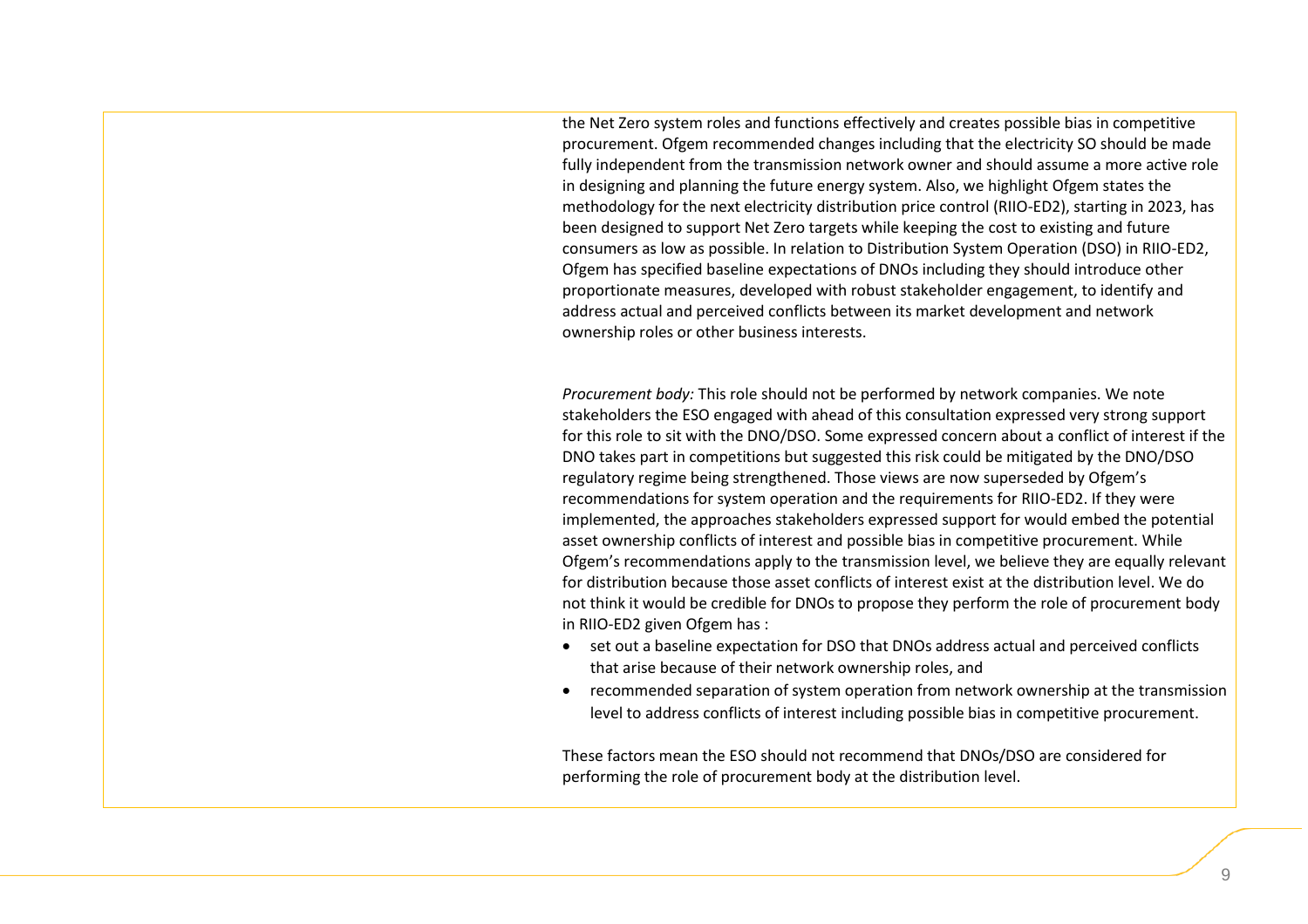*Network planning:* 

We recommend the extent to which DNO/DSOs will be involved in network planning is reviewed. In its review of system operation, Ofgem explains the potential asset ownership conflicts of interest could take the form of possible bias in transmission network development: the SOs may act, or be perceived to act, to increase the size of affiliated companies' transmission asset bases, thereby increasing the commercial return of those businesses. We acknowledge network planning has been a core DNO activity and that some stakeholders the ESO engaged with ahead of this consultation supported network planning at the distribution level being delivered in a similar way to that proposed at the transmission level. However, relative to current arrangements at the transmission level, implementing this approach at the distribution level could increase the possible bias in network development because there is greater integration of system and network operation at the distribution level:

- The ESO is a legally separate entity from the network operator at the transmission level. Legal separation does not exist at the distribution level. Even though Ofgem has signalled DSO governance arrangements will be reviewed during 2021, it is unclear whether it should be assumed changes to the legal framework will be made in the short term.
- The ESO will operate under a separate regulatory framework and settlement as of April 2021. An integrated DNO/DSO regulatory settlement will be set for RIIO-ED2. Further, a 're-opener' will be included to accommodate changes to arrangements. This suggests it should not be assumed changes to regulatory arrangements that result in a material degree of DNO/DSO separation will be made in the short term.

These factors mean the ESO should investigate how third party involvement in network planning at the distribution level could be increased.

| 3. Should any of the additional roles | <b>Yes</b> | A role should be created for Whole Systems Review, to mitigate against             |
|---------------------------------------|------------|------------------------------------------------------------------------------------|
| be created as specific roles? If yes, |            | consumer value being lost. We agree with other stakeholders that Ofgem has         |
| please set out who you think is best  |            | placed focus on whole system solutions in the RIIO-2 price controls. However, we   |
| placed to perform the role and why?   |            | highlight those mechanisms act mainly to facilitate the delivery. For example, the |
|                                       |            | Coordinated Re-opener Mechanism facilitates the reallocation of outputs and        |